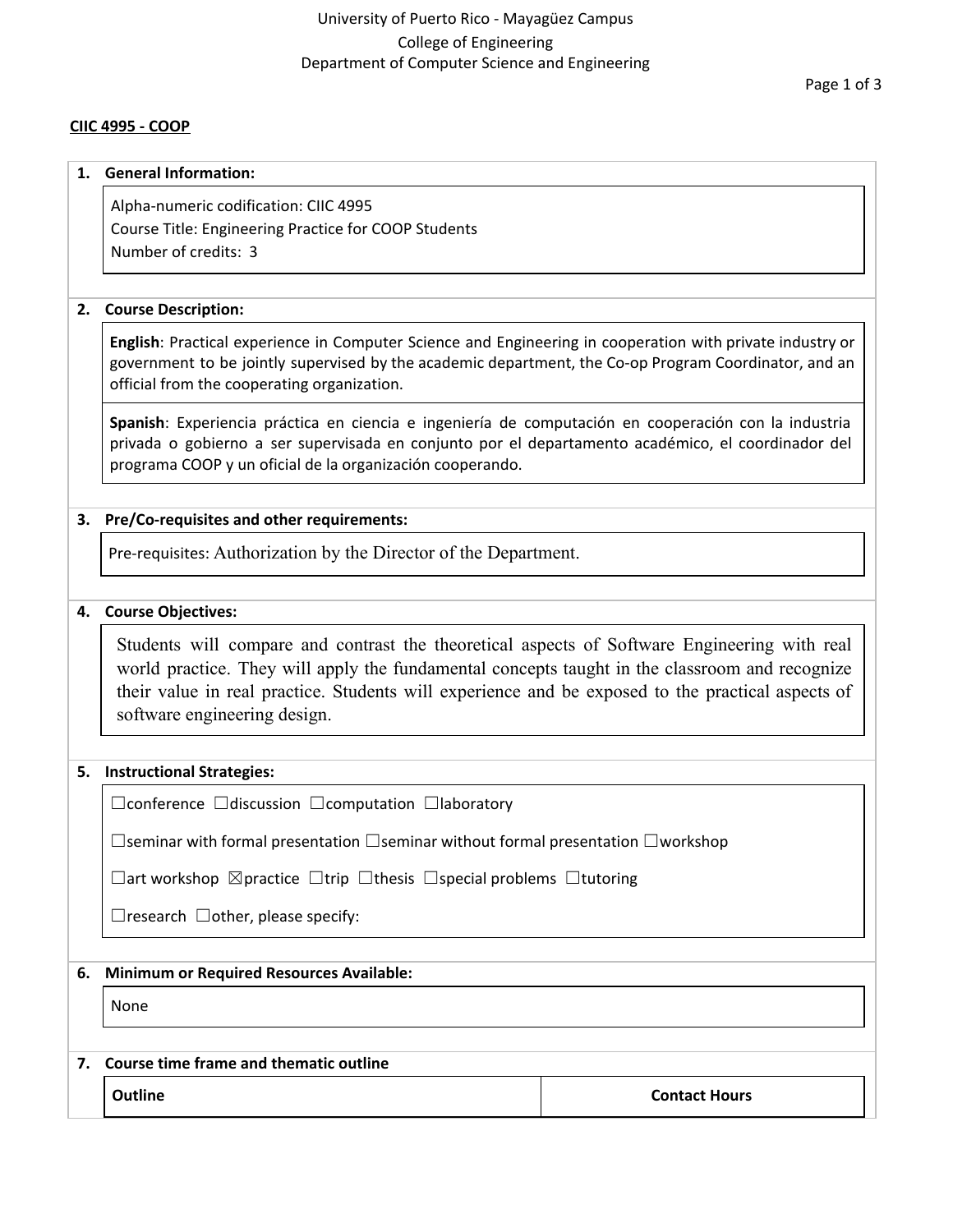|--|--|--|

# **8. Grading System**

 $\boxtimes$ Quantifiable (letters)  $\Box$  Not Quantifiable

# **9. Evaluation Strategies**

|                              | Quantity | Percent |
|------------------------------|----------|---------|
| <b>Progress Report</b>       |          | 20%     |
| <b>Supervisor Evaluation</b> |          | 40%     |
| <b>Final Report</b>          |          | 40%     |
| <b>TOTAL:</b>                |          | 100%    |

# **10. Bibliography:**

No textbook required.

### **11. Course Outcomes**

|    | After successfully completing the course, the<br>student will be able to:                                                                                                   | Program Student Outcomes Impacted |
|----|-----------------------------------------------------------------------------------------------------------------------------------------------------------------------------|-----------------------------------|
| 1. | Identify, formulate and analyze complex<br>computing problems by applying principles of<br>computing, engineering, science, mathematics,<br>and other relevant disciplines. | 1                                 |
| 2. | Solve complex computing problems by applying<br>principles of computing, engineering, science,<br>mathematics, and other relevant disciplines.                              | 1                                 |
| 3. | Apply engineering and computing principles to<br>design, implement, and evaluate a<br>computing-based solution to meet a given set of<br>computing requirements.            | 2                                 |
|    | 4. Consider public health, safety, and welfare in the<br>solution of problems that have potential societal<br>impact.                                                       | 4                                 |
|    | 5. Consider global, cultural, social, environmental,<br>and economic factors in the solution of problems<br>that have potential societal impact.                            | $\overline{4}$                    |